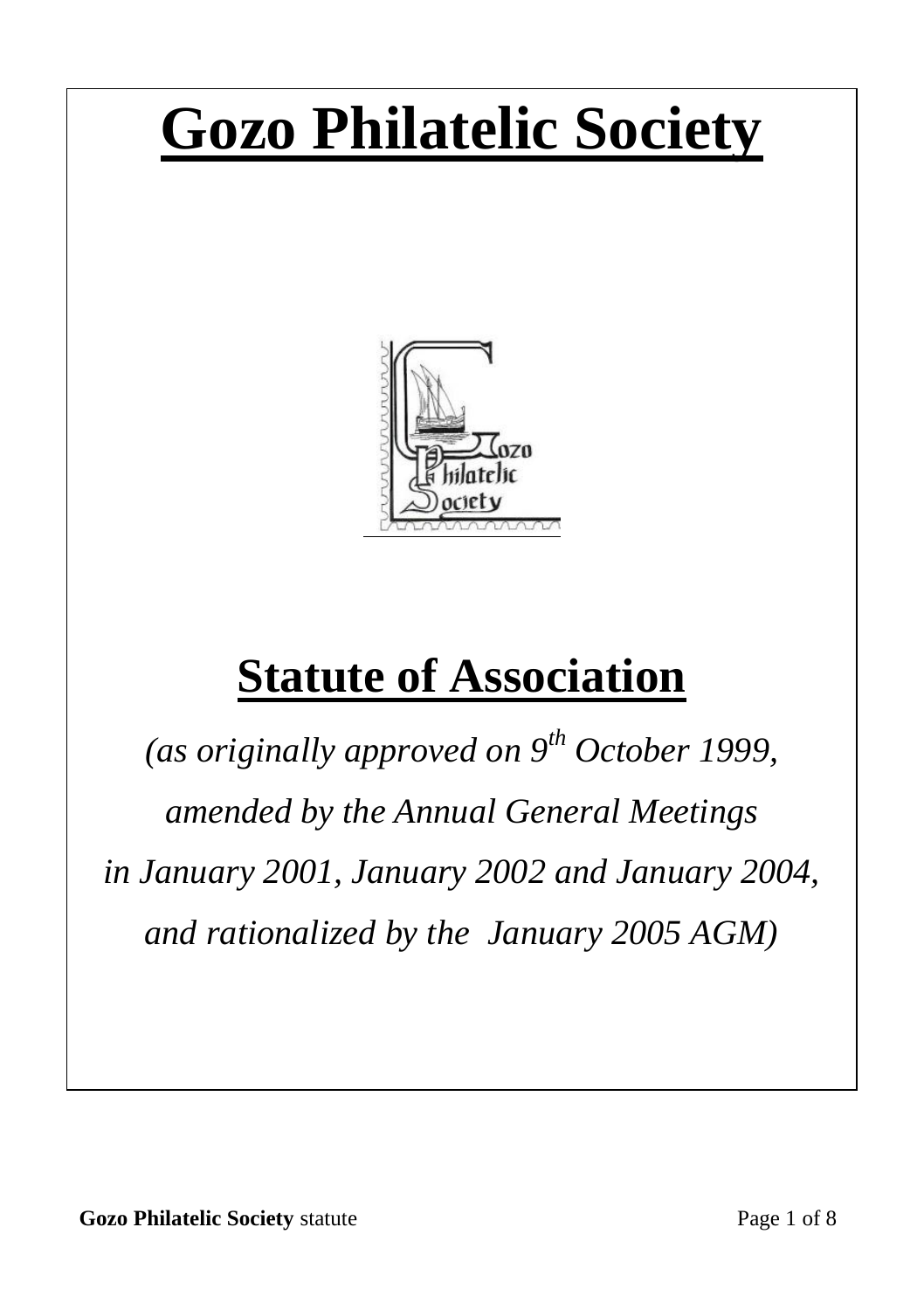- 1 **Name** The Society shall not operate for profit and shall be named "Gozo Philatelic Society".
- 2 **Aims** The Aims of the Association shall be:<br>2.1 the promotion of the hobby of phi

**2.1** the promotion of the hobby of philately in Gozo on a cultural and educational basis and

**2.2** the provision of a point of reference to collectors of stamps and philatelists in particular the younger collectors and the co-ordination of philatelic exhibitions and exchange and anything which in the opinion of the Committee is conducive to and encourages the collection of stamps and of philately in general.

**2.3** The Society shall seek to establish such ties as it may deem necessary and conducive to stamp collecting with similar societies both in Malta and abroad.

# 3 **The Committee**

**3.1** The Society shall be governed by a Committee composed of not less than five and not more than nine members.

**3.2** Such Committee shall hold office for a period of one calendar year. It shall be elected at the Annual General Meeting or an Extraordinary General Meeting as the case may be.

**3.3** Members of the Committee shall receive no remuneration for their services. Provided however, that justified and approved expenses incurred by Committee Members shall be reimbursed on presentation of the relative bills or invoices.

**3.4** On election, as specified below, the Committee shall elect from amongst its members the following officers: a President, a Secretary and a Treasurer, as well as such other posts as it may deem appropriate. The Committee shall be empowered to assign particular functions to any members of the Committee.

**3.5** In order to qualify for nomination to the Committee, nominees must be paid-up members of the Society.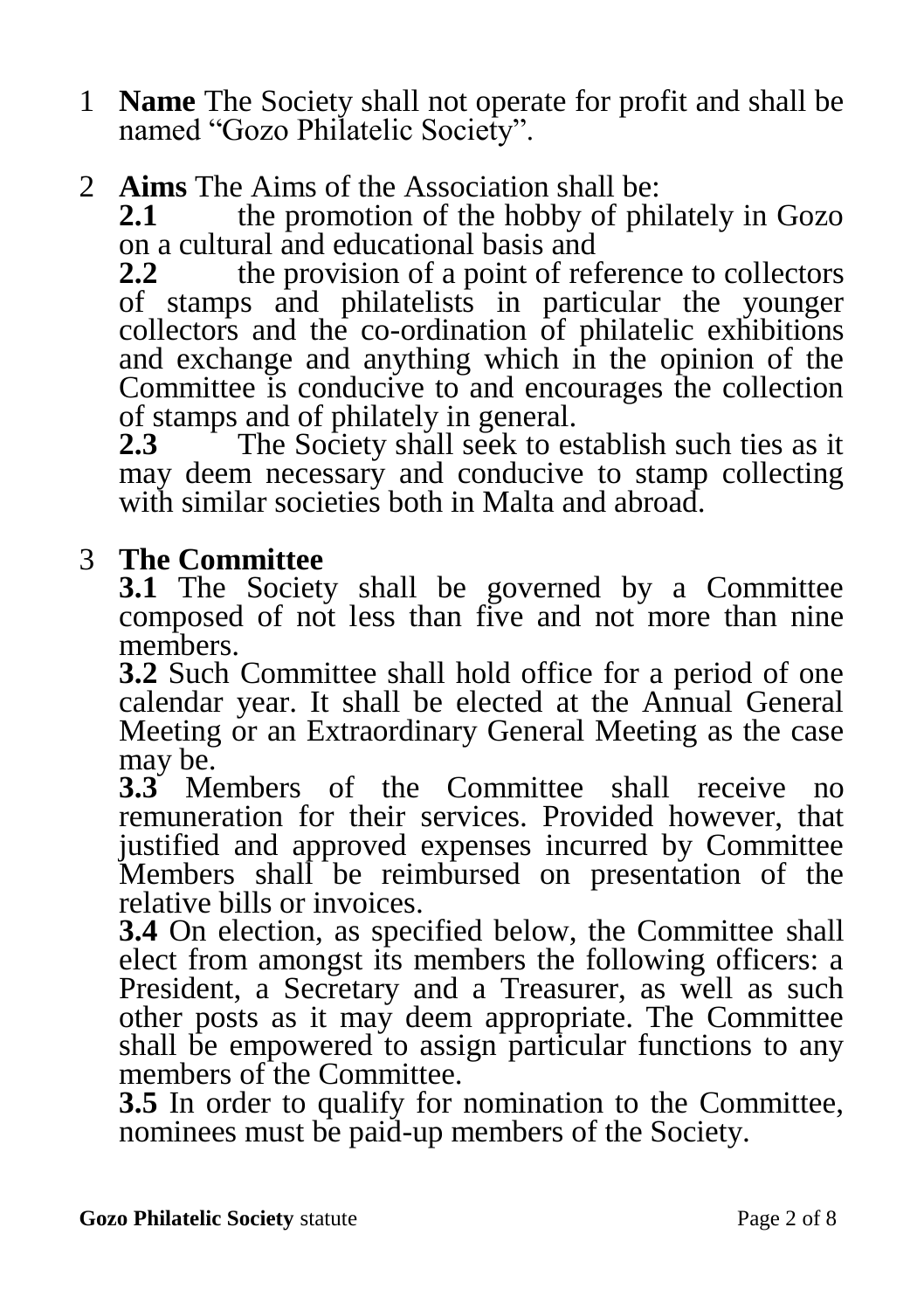**3.6** So as to further promote the Society's aims, the Committee may decide to set up semi-autonomous Sections, which may be given a specific name (related to the category or specialization aimed at). These may have separate regulations.

#### 4 **Members of the Committee**

**4.1** The President shall chair the meetings of the Committee. In his absence, the Committee shall choose another Committee member to act as Chairman for that meeting.

**4.2** The Secretary shall be empowered, in consultation with the President, to call meetings of the Committee and draw up the relative Agenda. He has to keep minutes of such meetings and shall also be responsible for all the correspondence of the Society. He is bound to keep an account thereof and shall report thereon to the Committee during meetings. In his absence, The Committee shall choose another Committee member to perform during that meeting the functions normally carried out by the Secretary.

**4.2.1** In convening meetings of the Society, the Secretary shall ensure that adequate notice is given to all Committee members of the date, time and location of the meetings. **4.2.2** All Committee members shall be entitled to request the Secretary to include in the Agenda matter/s they may consider important for the Society.

**4.3** The Treasurer shall be responsible for all financial matters of the Society and shall render an account thereof to the Committee. At every Annual General Meeting he shall present a financial statement of the Society relative to the year immediately preceding such meeting. In conjunction with either the President or the Secretary, the Treasurer shall be empowered to sign cheques and other bank documents on behalf of the Society.

**4.4** The President and the Secretary jointly shall be the legal representatives of the Society.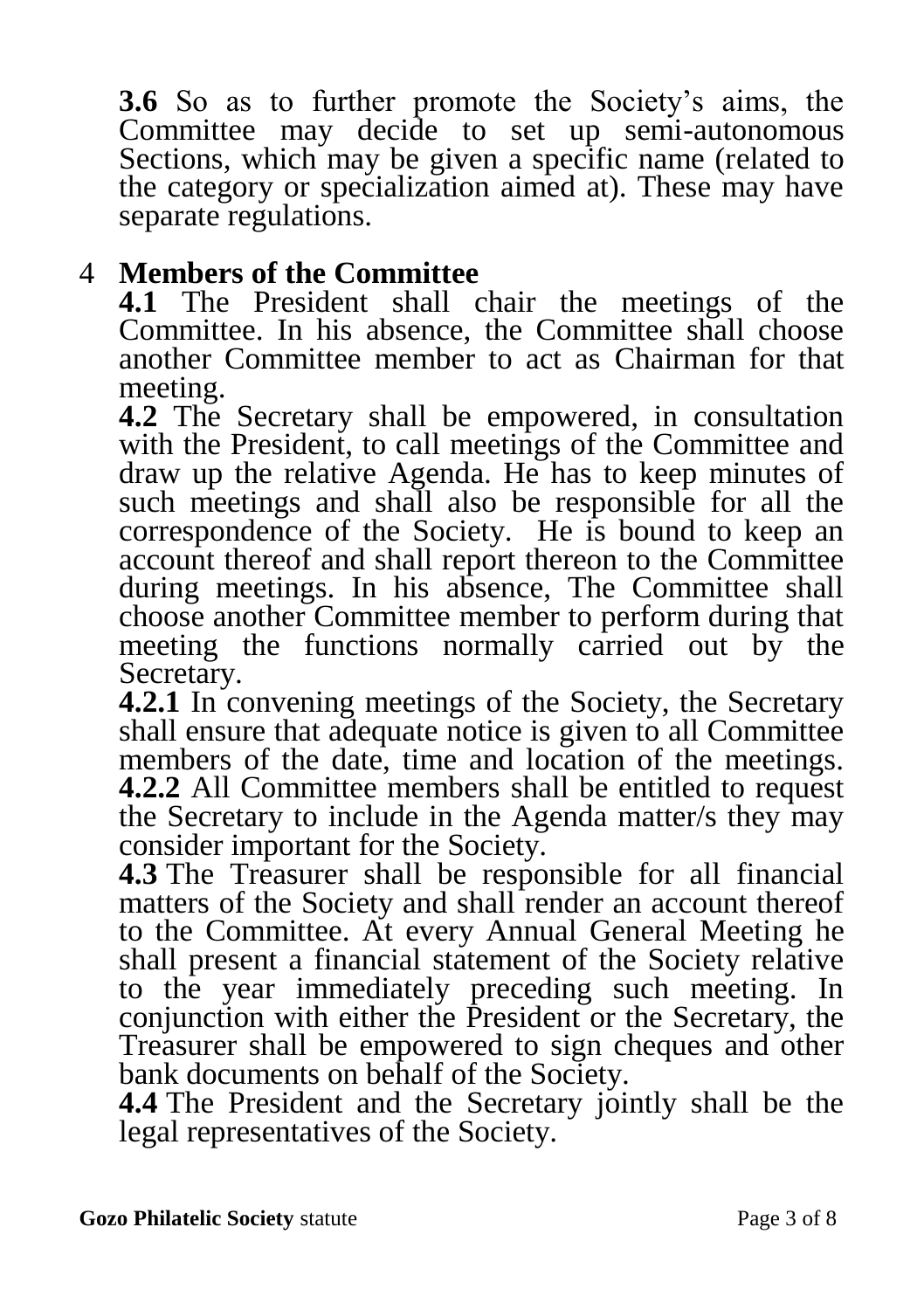**4.5** The Members of the Committee shall all have a vote during Committee Meetings. The Chairman shall have both an original and a casting vote.

**4.6** The Committee shall be empowered to form and constitute subcommittees to which particular functions shall be assigned. It shall also be empowered to regulate the procedure and terms of reference of such the procedure and terms of reference subcommittees as well as to ask the Chairmen of' any such subcommittees so constituted to attend its meetings on a regular or one off basis. Any Society member may form part of such subcommittees.

**4.7** The Committee shall have the power to co-opt any paid-up member of the Society to form part of the Committee, if it deems this to be beneficial to the Society. **4.8** A declaration signed by at least two-thirds of the paidup members of the Society, demanding the resignation of a Committee member and specifying the reasons therefor, may be served upon the Committee. That person's vacation from the Committee shall become effective a week after the Committee notifies such declaration to that member.

**4.9** The Committee shall meet at least quarterly.

**4.10** As to any other matter not herein specified the Committee shall be empowered to regulate its own procedure; including the interpretation of this Statute. Provided however, that unless such interpretation appears in the Minutes of the Meetings of the Committee it shall not be considered as valid.

### *5* **General Meetings**

**5.1** An annual General Meeting of the Society shall be held once a year on any day between the  $1<sup>st</sup>$  of January and the 15<sup>th</sup> day of February of each year (herein after referred to as the Annual General Meeting).

**5.2**Notices of Annual General Meetings shall be served on all members of the Society at least seven (7) days prior to the holding thereof. Such notices shall indicate the date, the time and the location where the meeting is being held.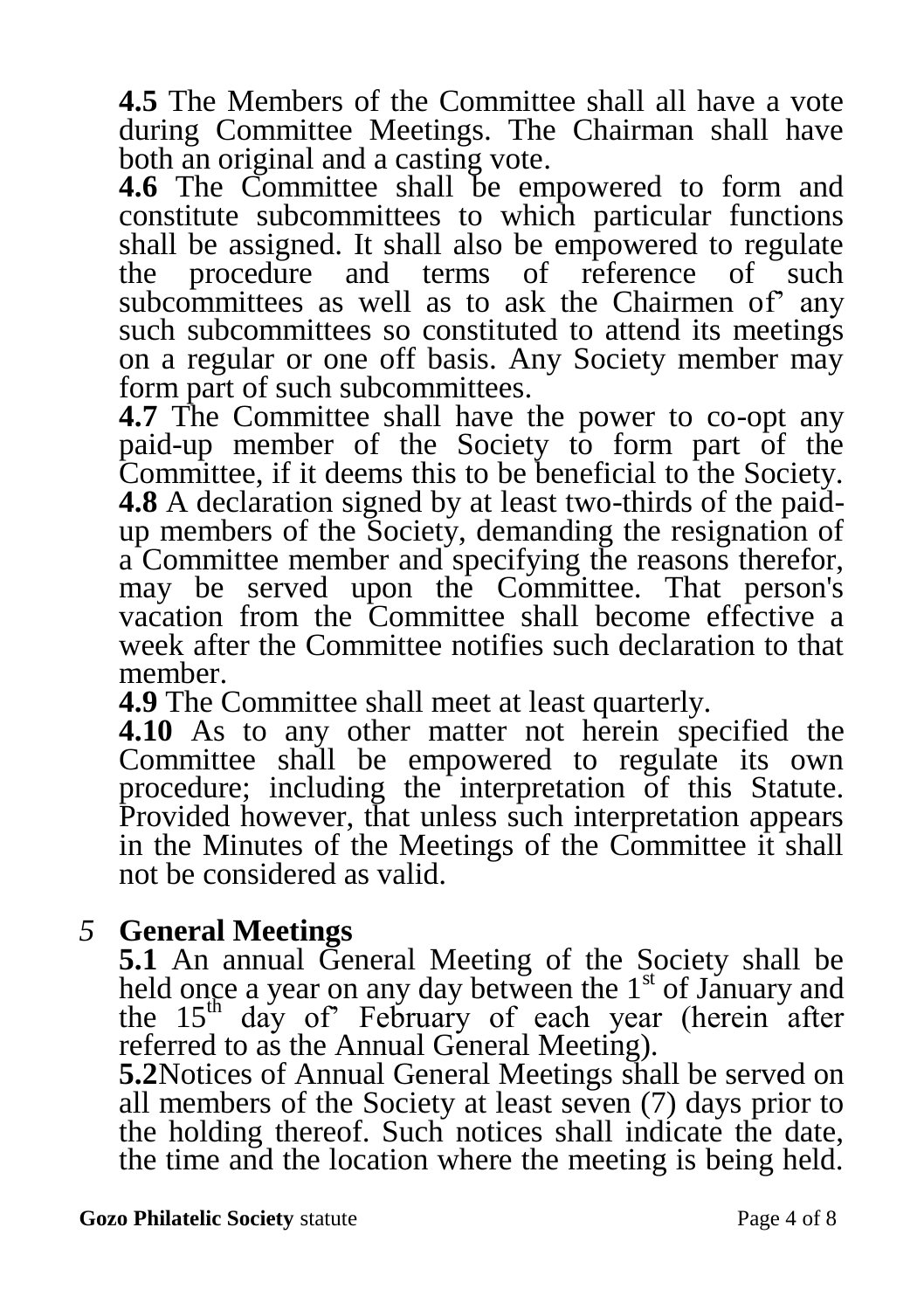**5.3** The AGM shall commence at the time stipulated in the Notice, but members who arrive late cannot be refused attendance.

**5.4** The Committee shall be bound to convene a General Meeting (hereinafter referred to as an Extraordinary General Meeting) whenever a request signed by at least twenty (20) members of the Society is presented to the Secretary of the Committee giving the reasons why the Extraordinary General Meeting is being requested.

**5.4.1** An EGM shall also be convened within one month should the number of members on the Committee falls below the minimum number required by this statute.

**5.5** At Annual General Meetings and Extraordinary General Meetings all members have one vote.

**5.6** The rules and regulations applicable to Annual General Meetings shall *mutatis mutandis* apply to Extraordinary General Meetings.

**5.7** For the purposes of the Annual General Meeting only, the term "members of the Society" in this Statute shall be deemed to mean those fully paid up members of the Society who are in attendance at the Annual General Meeting.

### 6 **Election of the Committee**

**6.1** Nominations for election to the Committee shall be submitted to the Secretary by not later than the date and time fixed for the convening of the Annual General Meeting. Such nominations may be submitted to any member of the outgoing committee who will tender due receipt, which may also be verbal.

**6.2** Any paid-up member of the Society may nominate himself or any other Society member for election to the Committee. In the latter case, the nominated member should express his consent.

**6.3** At the Annual General Meeting, the outgoing Committee shall chose three paid up members of the Society (hereinafter referred to as the Returning Officers) to run and take care of the election process. The Returning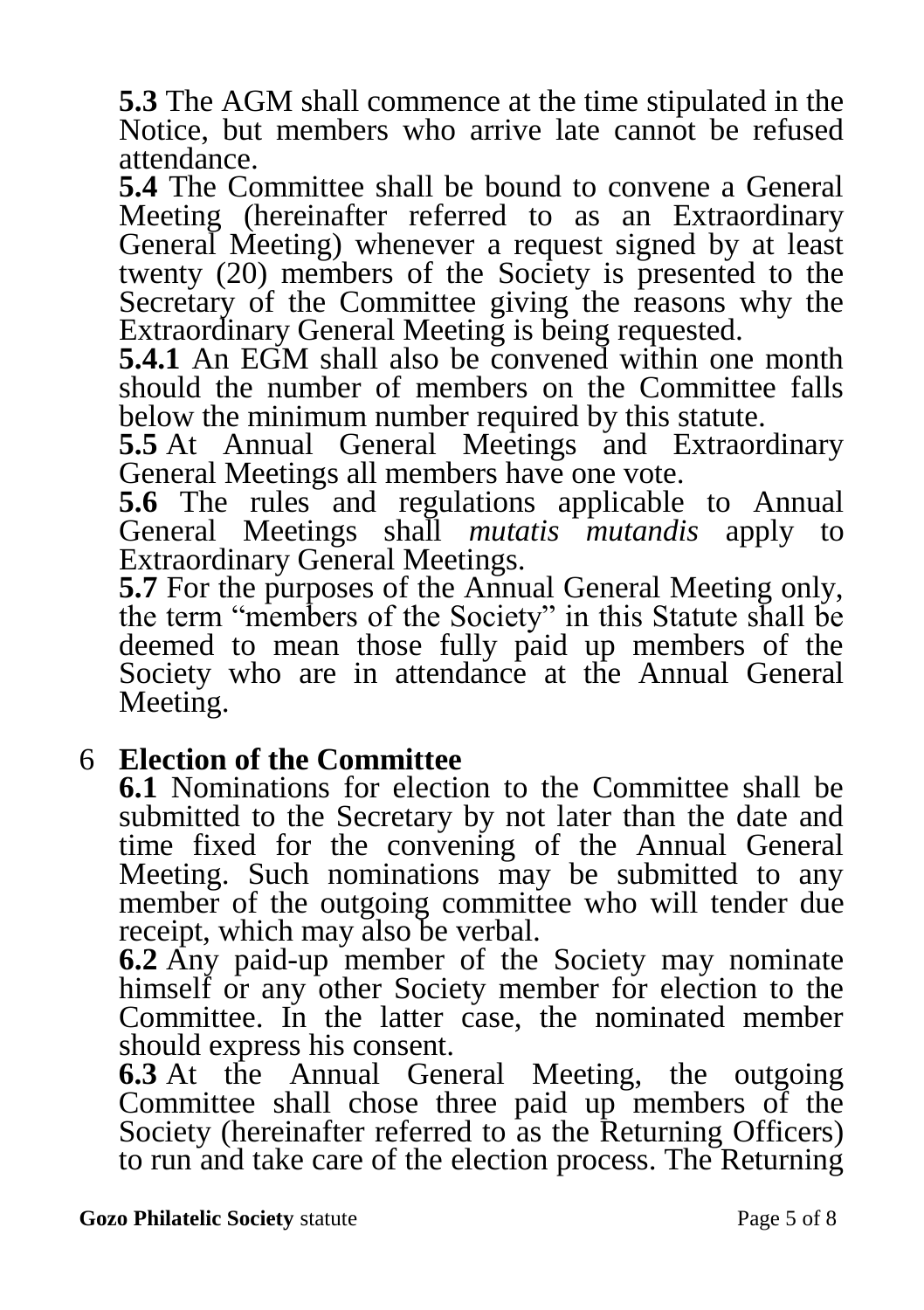Officers shall regulate the procedure and formalities of the election. Upon termination of the voting process, the Returning Officers shall declare the elected members as Committee members.<br>6.4 As soon as 1

**6.4** As soon as practicable after the General Meeting the elected members shall convene to assign posts as specified in Section 3.4 above.

# 7 **Membership**

**7.1** Any person may apply to become a member of the Society. There shall be no limitation as to the age or nationality of members.

**7.2** The Committee reserves the right not to accept the application of a particular individual where, in its opinion, such membership would be detrimental or harmful to the Society.

**7.3** The Society shall distinguish between senior and junior (being members who have not attained 16 years of age) members in the fixing of membership fees.

**7.4** It shall be possible to accept Group Membership to the Society under such conditions and with the payment of such fees as may be determined by the Committee.

**7.5** All members shall be bound to pay any such membership fees as may be fixed by the Committee. However the Committee may also fix separate fees for membership of specific Sections (see #3.6)

**7.6** Resignation from membership shall occur by notification to the Secretary and/or by failure to pay such membership or other fees as may be determined for a period of two consecutive years or where an amount equivalent to two years' membership fees is due to the Society by that member.

**7.7** The Committee shall be empowered to expel any member from the Society, and bound to notify him accordingly, should it deem the continued membership of such person harmful or detrimental to the Society.

**7.8** The Committee shall be empowered to offer honorary memberships of the Society if it deems this to be in the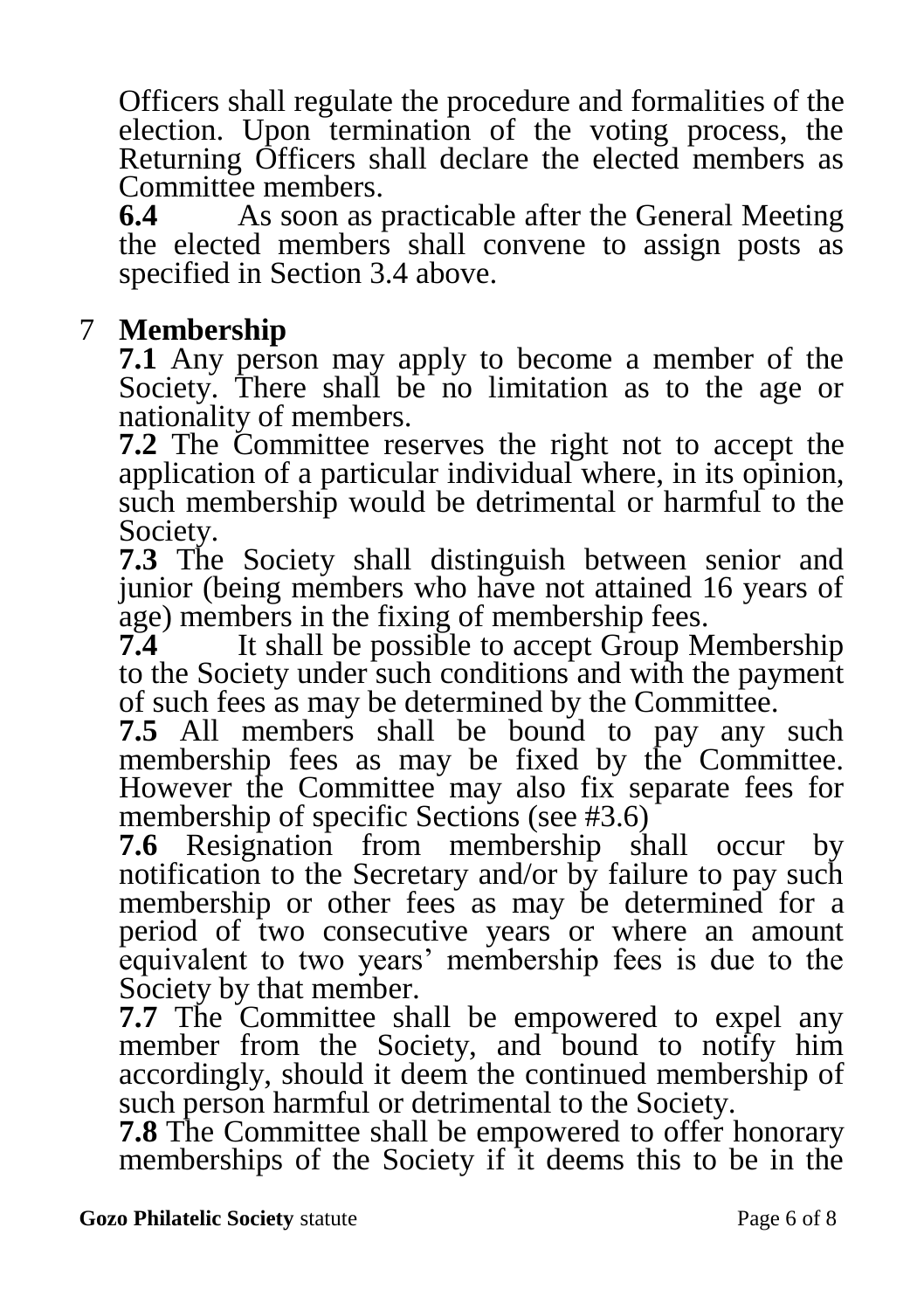interest of the Society. Such honorary members shall be exempt from the payment of any membership fees and shall not have voting or nomination rights.

#### **8 Amendments to the Statute**

Amendments to Articles 1 (one), 2 (two), 8 (eight) and 9 (nine) of this Statute shall require a two-thirds majority of the members of the Society to be effected. All other Articles may be amended by simple majority of all members of the Society attending the Annual General Meeting.

Any member intending to propose any amendment to the Statute shall notify the Secretary at least 10 days before the time fixed for the Annual General Meeting and shall present the intended amendment in writing duly signed by himself and seconded by at least one other member.

The Secretary shall put any such amendments on the Agenda of the annual General Meeting.

Any proposed amendment shall be put to the vote of the General Meeting and, if approved, shall have immediate effect unless the members convened at the General Meeting otherwise determine.

 **8A** The amending restrictions which apply to Articles 1,

2, 8 and 9 of this Statute shall apply also to 5.7 and to this.

#### **9 Dissolution of the Society**

Dissolution of the Society shall require a two-thirds majority of the members of the Society duly convened at an Extraordinary General Meeting.

Should for any reason, the Society is dissolved any philatelic material which it might possess shall be handed over to the National Archives, Gozo Section. No member shall withhold any of the possessions of the Society. Any funds which the Society shall own at the moment of its dissolution shall be handed over to a Charitable Institution on Gozo.

Transfer of material or funds in these cases shall be against receipt.